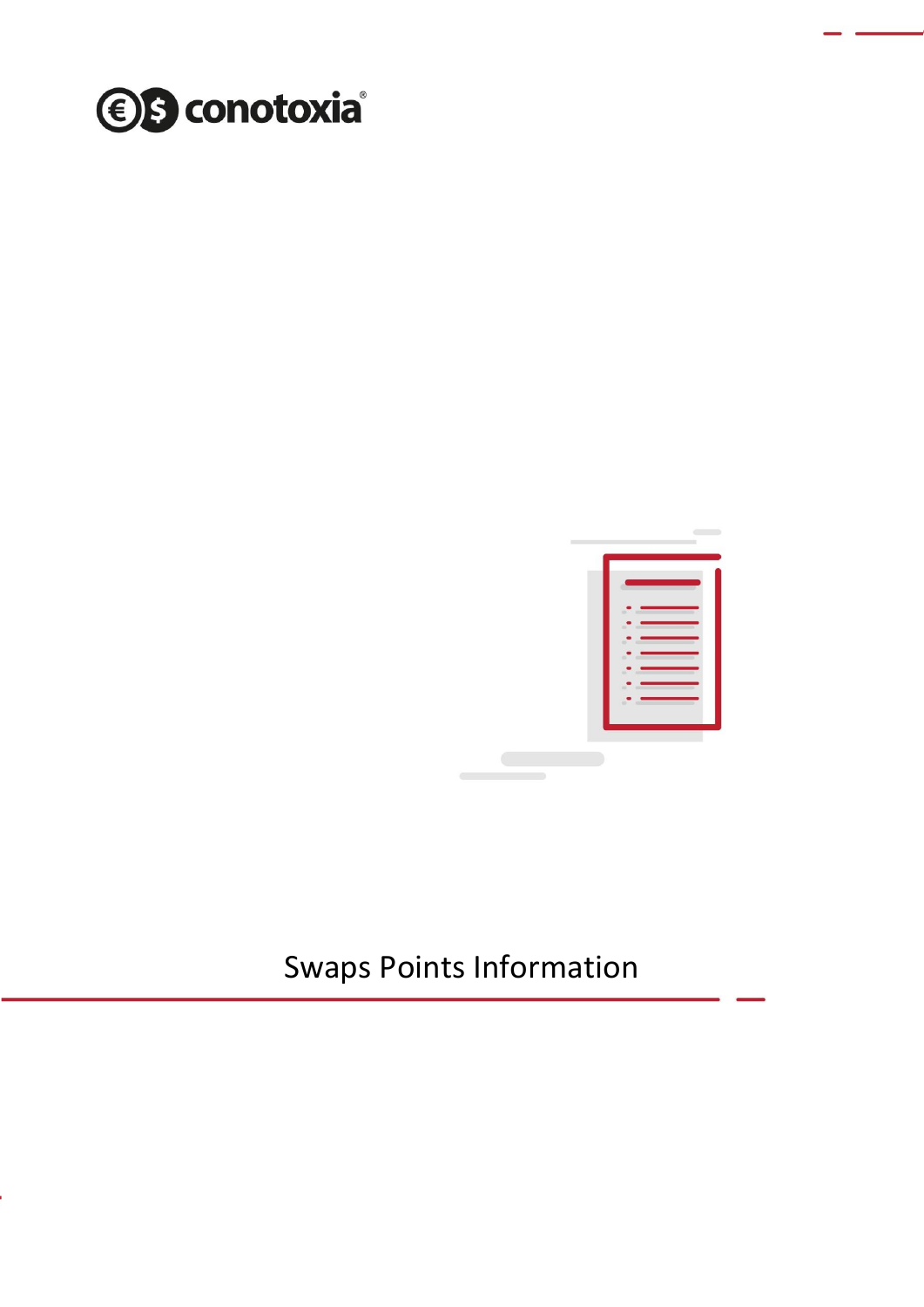Swap points represent the cost or gain of maintaining a position in the spot market. For forex pairs they reflect the net interest return on a currency position held overnight by a trader.Positions on currency pairs and other instruments that do not close before the end of the trading day will be automatically charged with swap points at that time.

Swap Points are available on both platforms cTrader and MT4 and will be debited or credited if the positions left open overnight (23:00 CET , 17:00 ET )

The value of the daily credit or debit of the account with swap points is called "swap fee" and results from the application of the following formula:

Formula to calculate Swap Fee in cTrader: (Swap Points  $* 10$ <sup>(- Pip Position)</sup>  $*$  Quantity  $*$  Number of Nights)

Formula to calculate Swap Fee in MT4: (Swap Points \* 10(- Point Position) \* Quantity\* Number of Nights)

|  |  |  |  | Example of Swap Points in cTrader and the calculation of the Swap fee is presented below. |
|--|--|--|--|-------------------------------------------------------------------------------------------|
|  |  |  |  |                                                                                           |

| Instrument    | Pip<br>Position | Swap<br>Points<br>(Long) | Swap<br>Points<br>(Short) | Swap Fee per 1<br>lot Long<br>(Quoted Ccy) | Swap Fee per 1<br>lot Short<br>(Quoted Ccy) |
|---------------|-----------------|--------------------------|---------------------------|--------------------------------------------|---------------------------------------------|
| <b>EURUSD</b> | $\overline{4}$  | $-0.832$                 | $-0.2704$                 | $-8.32$ USD                                | $-2.70$ USD                                 |
| <b>EURCAD</b> | $\overline{4}$  | $-0.9568$                | $-0.3328$                 | $-9.57$ CAD                                | $-3.33$ CAD                                 |
| <b>EURCHF</b> | $\overline{4}$  | $-0.4056$                | $-0.5304$                 | $-4.06$ CHF                                | $-5.30$ CHF                                 |
| <b>EURGBP</b> | 4               | $-0.6552$                | $-0.2184$                 | $-6.55$ GBP                                | $-2.18$ GBP                                 |
| <b>EURJPY</b> | $\overline{2}$  | $-0.728$                 | $-0.3952$                 | $-728$ JPY                                 | -395.2 JPY                                  |
| <b>USDJPY</b> | $\overline{2}$  | $-0.4888$                | $-0.5512$                 | $-488.8$ JPY                               | $-551.2$ JPY                                |
| <b>GBPUSD</b> | $\overline{4}$  | $-0.624$                 | $-0.676$                  | $-6.24$ USD                                | $-6.76$ USD                                 |
| <b>GOLD</b>   | $\overline{2}$  | $-17.992$                | $-11.024$                 | $-17.99$ USD                               | $-11.02$ USD                                |

**€ S** conotoxia®